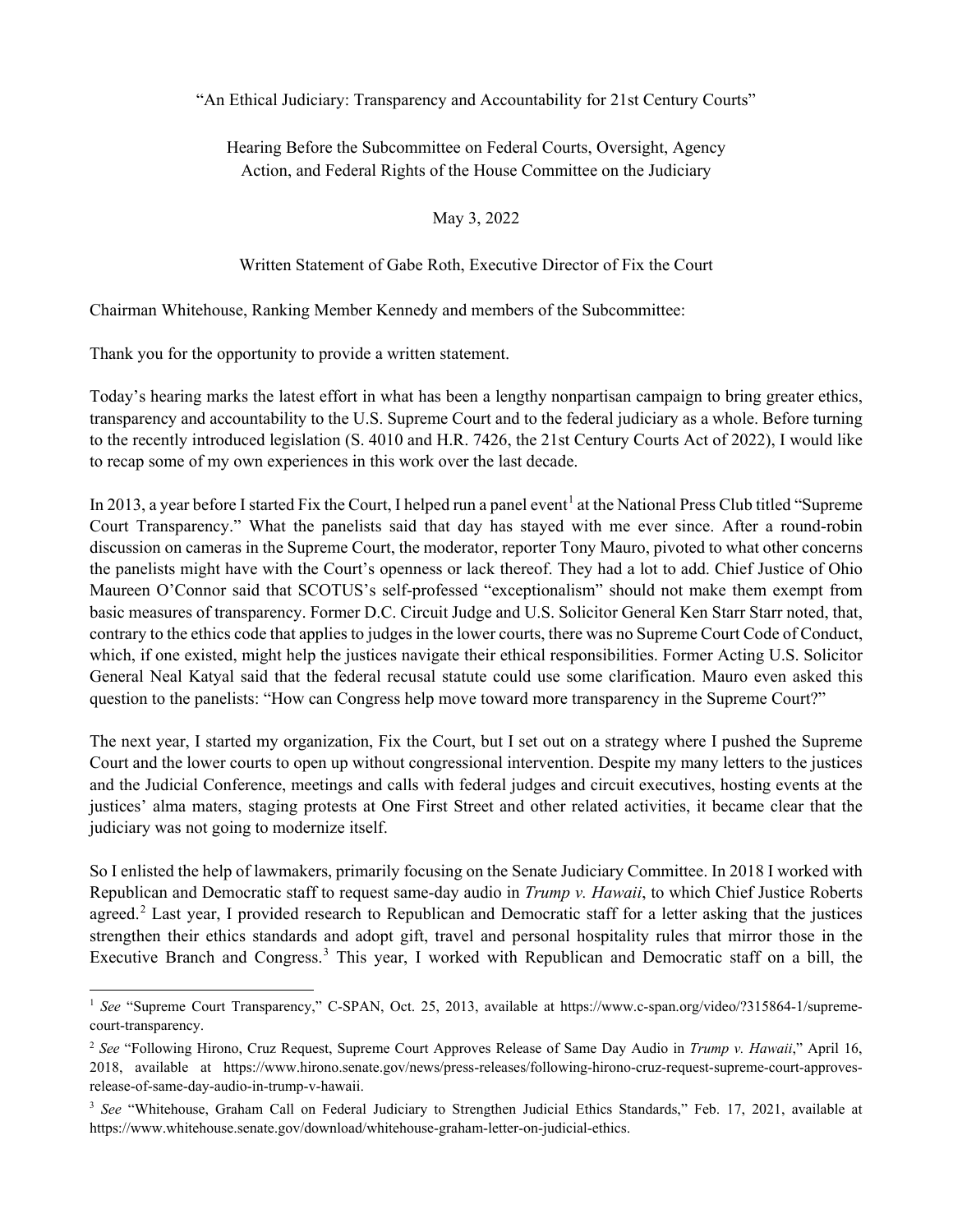Courthouse Ethics and Transparency Act, $4$  to require judges and justices post their annual financial disclosure reports online and file the same stock transaction reports that members of Congress must file.<sup>[5](#page-1-1)</sup> I'm pleased to say this legislation is about to be signed by President Biden.

The courts are not going to fix themselves. But the 21st Century Courts Act of 2022 can be the next chapter in bringing greater transparency and accountability to the courts in a measured, bipartisan manner.

The bill's key provisions would finally require the justices to write a Code of Conduct. It would modernize the recusal statute by updating and refining what constitutes a conflict of interest that requires recusal. It would require judges and justices to take the proactive step of informing themselves of the personal and financial interests of their spouses (and of themselves) and do a better job of discerning whether they or their spouse has any interest that could be impacted by the outcome of a proceeding. And the bill requires a "cooling off" period post-perk, so if you're a judge or a justice, and you've accepted a free trip or a gift by a litigant or amicus, you must wait a few years until you participate in a case involving the benefactor.

I am pleased that the Senate Judiciary's Courts Subcommittee is holding a hearing on this bill, and I was privileged to testify before the House Judiciary's Courts Subcommittee on the topic last week. What I heard on the House side, though, was a bit of a non-sequitur. [6](#page-1-2) [7](#page-1-3) Rather than lauding or criticizing a single judge or justice (*see generally* Appendix A, which describes ethics lapses of the justices appointed by Republican and Democratic presidents alike), I hope that on the Senate side the fact that clarifying judicial ethics rules and recusal rules has never been a partisan issue will be remembered.

A productive tone can and should be struck — as it was in the Cruz-Hirono request, the Whitehouse-Graham letter and Cornyn-Coons bill noted above.

In 2013, I didn't know the answer to "How can Congress help move toward more transparency in the Supreme Court?" But nearly a decade later, I know that to rein in the most powerful, least accountable part of our federal government, we must pass the 21st Century Courts Act.

<span id="page-1-0"></span><sup>4</sup> S. 3059 (117th Congress)

<span id="page-1-1"></span><sup>&</sup>lt;sup>5</sup> This is a good example of how the Supreme Court and the lower courts could have become more transparent but instead opted to stonewall. It's been 11 years since the STOCK Act became law. Unfortunately, the judiciary was excluded from the section that requires members of Congress to file periodic stock transaction reports (PTRs) and post their annual disclosures online. Since then, and even after a 2021 *Wall Street Journal* investigation found 131 federal judges broke the law by participating in 685 cases in which they had a financial interest in a party, did the judiciary implement a pro-accountability fix, like a PTR or online disclosures requirement? No. So Congress had to step in, and we'll soon have a law that corrects this. The parallels with the 21st Century Courts Act should be obvious.

<span id="page-1-2"></span><sup>6</sup> *See*, e.g., Erskine, Ellena, "Republicans call ethics hearing a double-standard; Democrats call for a standard," SCOTUSblog, Apr. 28, 2022, available at https://www.scotusblog.com/2022/04/republicans-call-ethics-hearing-a-double-standard-democrats-call-fora-standard.

<span id="page-1-3"></span><sup>7</sup> For examples of how judicial accountability work has been bipartisan through the years, *see* "Members of Congress Criticize Lack of Transparency in the Judicial Branch," Fix the Court, July 6, 2016, available at https://fixthecourt.com/wpcontent/uploads/2016/07/Hearing-in-HJC-subcommittee-FTC-highlights-7.6.16-1.pdf, and *see* "House Panel Blasts Lack of Transparency in Federal Judiciary," Fix the Court, Feb. 14, 2017, available at https://fixthecourt.com/wpcontent/uploads/2017/02/Key-quotes-from-HJC-hearing-2.14.17.pdf.

*See also*, "The Federal Judiciary in the 21st Century," hearing before the House Judiciary's Courts Subcommittee, June, 21, 2019, at which then-House Judiciary Committee Ranking Member Doug Collins noted, "I would like to work with the Chief Justice to adopt a [Supreme Court] Code of Conduct that accounts for the unique realities of being a Supreme Court justice while maintaining appropriate public accountability," available at https://www.youtube.com/watch?v=BBiWeN-uSqM&t=4899s.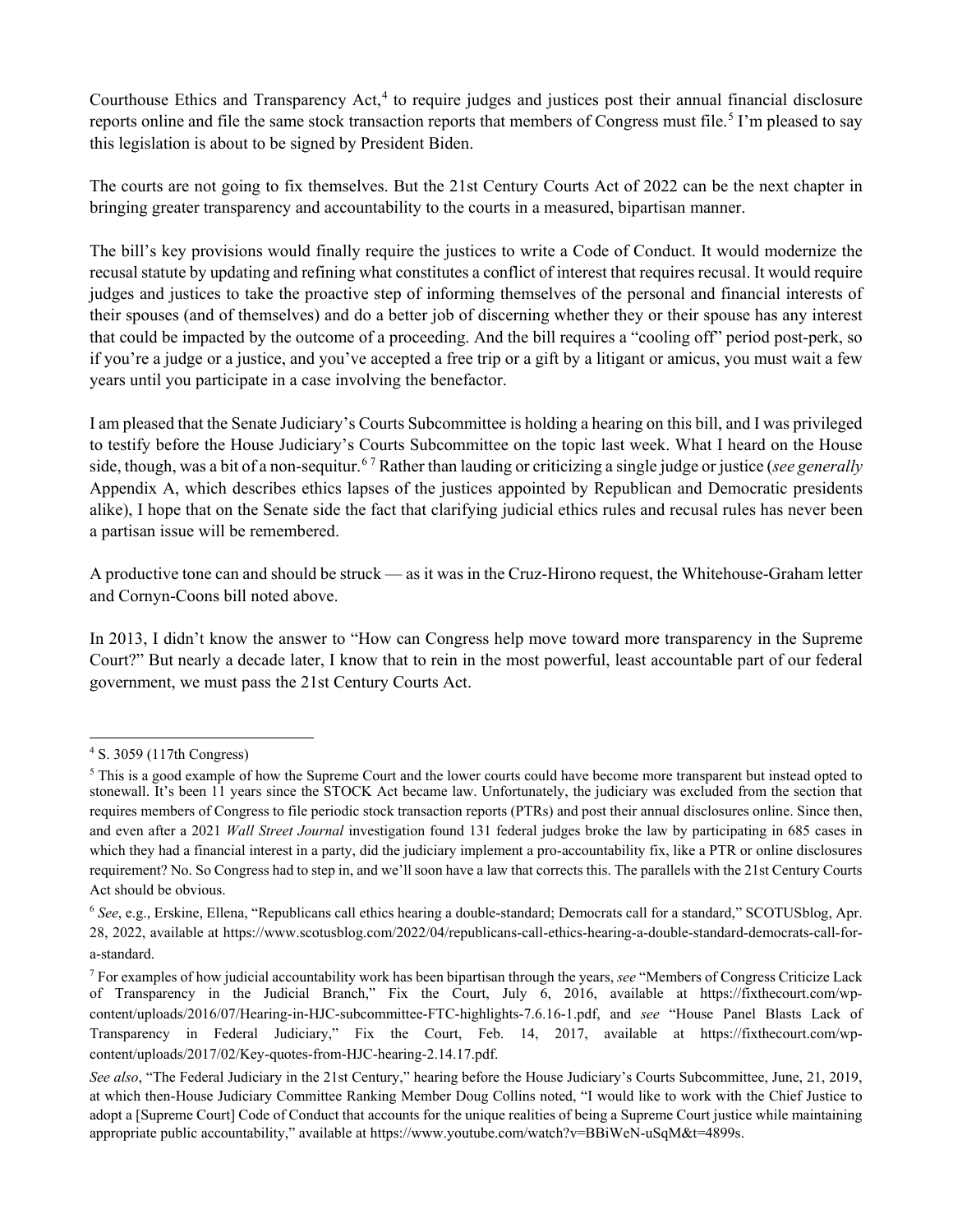### **Appendix A: Recent Ethical Lapses by Supreme Court Justices**

*These lapses were compiled by Fix the Court staff in March and April 2022. They are listed by a justice's seniority, then in chronological order. They comprise mostly those that have occurred since FTC's founding in 2014. Citations were omitted for ease of reading but are available on FixTheCourt.com.*

*Current justices*:

#### **Chief Justice John Roberts**

— Failed to recuse in 14-972, *ABB Inc., et al. v. Arizona Board of Regents, et al.* (cert. denied), despite owning shares in Texas Instruments stock, a party on the ABB side. (2015)

— Initially failed to recuse in a merits case, 14-1538, *Life Technologies Corp. v. Promega Corp*., despite owning shares in Thermo Fisher Scientific, which owns Life Technologies; did recuse after the error was brought to his attention after oral argument. (2016)

— Failed to recuse in 17-1287, *Marcus Roberts et al. v. AT&T Mobility* (cert. denied), despite owning shares in Time-Warner, which had merged with AT&T. (2018)

#### **Justice Clarence Thomas**

— Accepted private plane rides and gifts, including a bible once owned by Frederick Douglass valued at \$19,000, from financier Harlan Crowe. Crowe also donated \$500,000 to help Ginni Thomas establish Liberty Consulting in 2011, a platform she used to lobby against laws like Obamacare that were before the Court; gave \$175,000 to a library in Savannah to name a wing after Thomas; and raised millions to build a museum in Thomas' hometown of Pin Point, Ga. (multiple years)

— Attended a Koch Industries-backed retreat in Palm Springs, Calif., at a time in which Koch was bankrolling several litigants with cases before the Supreme Court. (2008)

— Name was used in promotional materials for the nonprofit NRA Foundation, which stated its 2009 National Youth Education Summit included "exciting question and answer discussions with [the] wife of Supreme Court Justice Clarence Thomas." (2009)

— Was found to have omitted data on five years of Ginni's employment (2003-07), where she earned \$686,589 from the Heritage Foundation, from his annual financial disclosures. (2011)

— Attended the annual Eagle Forum conference, which, at up to \$350 a head, may have been a fundraiser. Ginni Thomas used the justice's appearance as a fig to increase attendance, urging in promotional materials that prospective attendees come to hear "my amazing husband." (2017)

— Participated in 17-965, *Trump v. Hawaii*, though Ginni earned more than \$235,000 total in 2017 and 2018 from the Center for Security Policy, whose founder Frank Gaffney signed an amicus brief in the case. (2017-18)

— Prominently displays in his Court chambers a photo of Vice President Mike Pence's swearing-in, which Thomas presided over, that's signed by Pence. (2017-present)

— Omitted from his financial disclosure report the reimbursements for transportation, food and lodging he received from Creighton University School of Law, where he taught that year. After FTC's report on justices' lavish trips was released in 2020, amended his report, though the amendment wasn't made public until 2022 (2017-22)

— Omitted from his financial disclosure report the reimbursements for transportation, food and lodging he received from the law schools of the University of Kansas and the University of Georgia, where he taught that year. After FTC's report on justices' lavish trips was released in 2020, amended his report, though the amendment wasn't made public until 2022. (2018-22)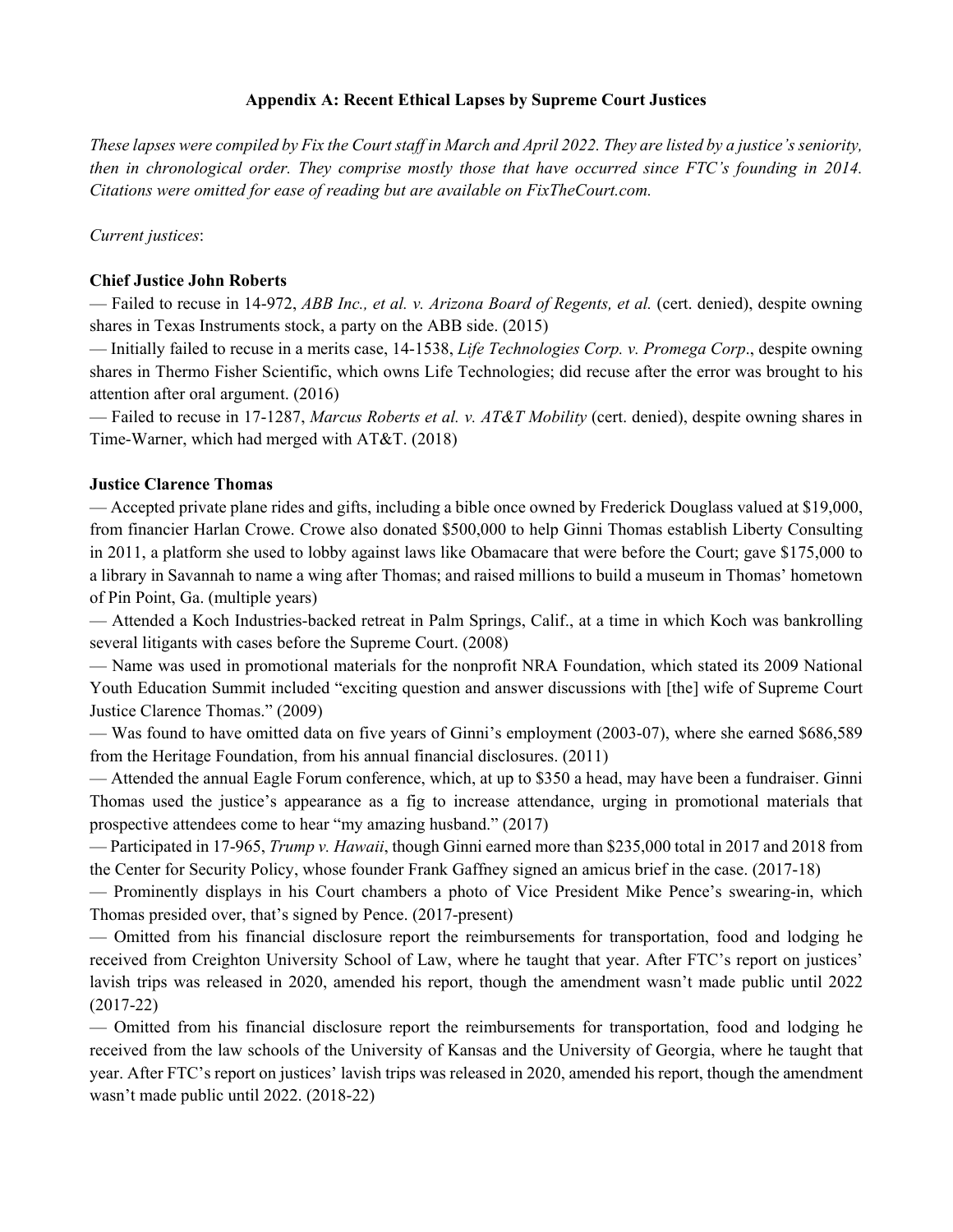— Documentary about his life financed by several groups, including the Koch Foundation, Judicial Education Project and Scaife Foundation, that were funding Supreme Court litigants and amici around the time the film was produced and released. (2019- 2020)

— Failed to recuse in any of the 2020 election petitions that reached the Supreme Court, even though it is likely Ginni had an "interest," cf., 28 U.S.C.  $\frac{455(b)}{5)}$  iii), in the outcome of the election, seeing as how her publicly released text messages and social media and listserv posts show she was actively working with high-level Trump administration officials to subvert and overturn its results. (2020-2021)

— May have been in contact with Fla. Gov. Ron DeSantis possibly around the time in which Florida was a respondent in 21A247, *Ohio v. OSHA, et al.*, over the federal test-or-vax mandate. (2021)

— Failed to recuse in the petition 21A272, *Trump v. Thompson*, over the Jan. 6 Committee's access to documents related to the insurrection, even though Ginni signed a letter in December denouncing Committee's very existence, and it's likely documents that indicate her involvement to invalidate the election results will be turned over to the Committee. (2022)

— Is participating in 20-1199, *Students for Fair Admissions Inc. v. President & Fellows of Harvard College*, even though Ginni sits on the board of the National Association of Scholars, which filed an amicus brief in the case. (2022)

— Name is being used on third-party website, JusticeThomas.com, at the bottom of which is written "© 2022 · Justice Clarence Thomas." Though the domain name was purchased by Domains By Proxy, LLC, it is unlikely that Thomas himself maintains it, and it encourages visitors to purchase his memoir. (2022)

— Posed for a photo in a Supreme Court alcove with Herschel Walker, a Senate candidate in Georgia, seven weeks before Walker's primary election; photo was tweeted out by Walker's campaign communications director and hasn't been deleted as of today, April 10. (2022)

### **Justice Stephen Breyer**

— Failed to recuse in merits case 14–840, *FERC v. EPSA,* despite owning shares in Johnson Controls, a party on the EPSA side. Breyer learned about the conflict the day after oral argument and sold the stock. (2015)

— Attended a \$500-per-plate dinner at the University of Texas at Arlington with finance, legal and oil executives ahead of his talk at the school. The high price suggests the event was a fundraiser. (2016)

— Along with Alito, failed to recuse in 18-6644, *Feng v. Komenda and Rockwell Collins, Inc.* (cert. denied), though he owns shares in Rockwell's parent company, United Technologies Corp. Said he had "no way of knowing" about the conflict since Rockwell didn't file a response, which is spurious reasoning. (2019)

— While asking a question during oral argument in a public charge case, apparently gave away the result in 20- 601, *Cameron v. EMW Surgical Center*, where Ky. Attorney General Daniel Cameron asked to intervene to defend a state law when no other governmental representative would defend it. (2022)

— Nothing wrong with justices voting but as of April 10, 2022, was a registered Democrat. (2022)

### **Justice Samuel Alito**

— Failed to recuse in merits case 07-582, *FCC, et al., v. Fox Television*, *et al.*, despite holding 2,000 shares of Disney stock on behalf of his minor children. ABC, which Disney owns, was a party on the respondents' side. (2008)

— Failed to recuse in merits case 17-290, *Merck Sharp & Dohme Corp. v. Albrecht,* despite owning shares in Merck. Eventually sold shares and unrecused. (2017-2018)

— Along with Kavanaugh, met with the head of the National Organization for Marriage at the Supreme Court. NOM submitted an amicus brief in the merits cases 17-1618, *Bostock v. Clayton Co*.; 17-1623, *Altitude Express v. Zarda*; and 18-107, *R.G. & G.R. Harris Funeral Homes v. EEOC* that were unresolved at the time. (2019)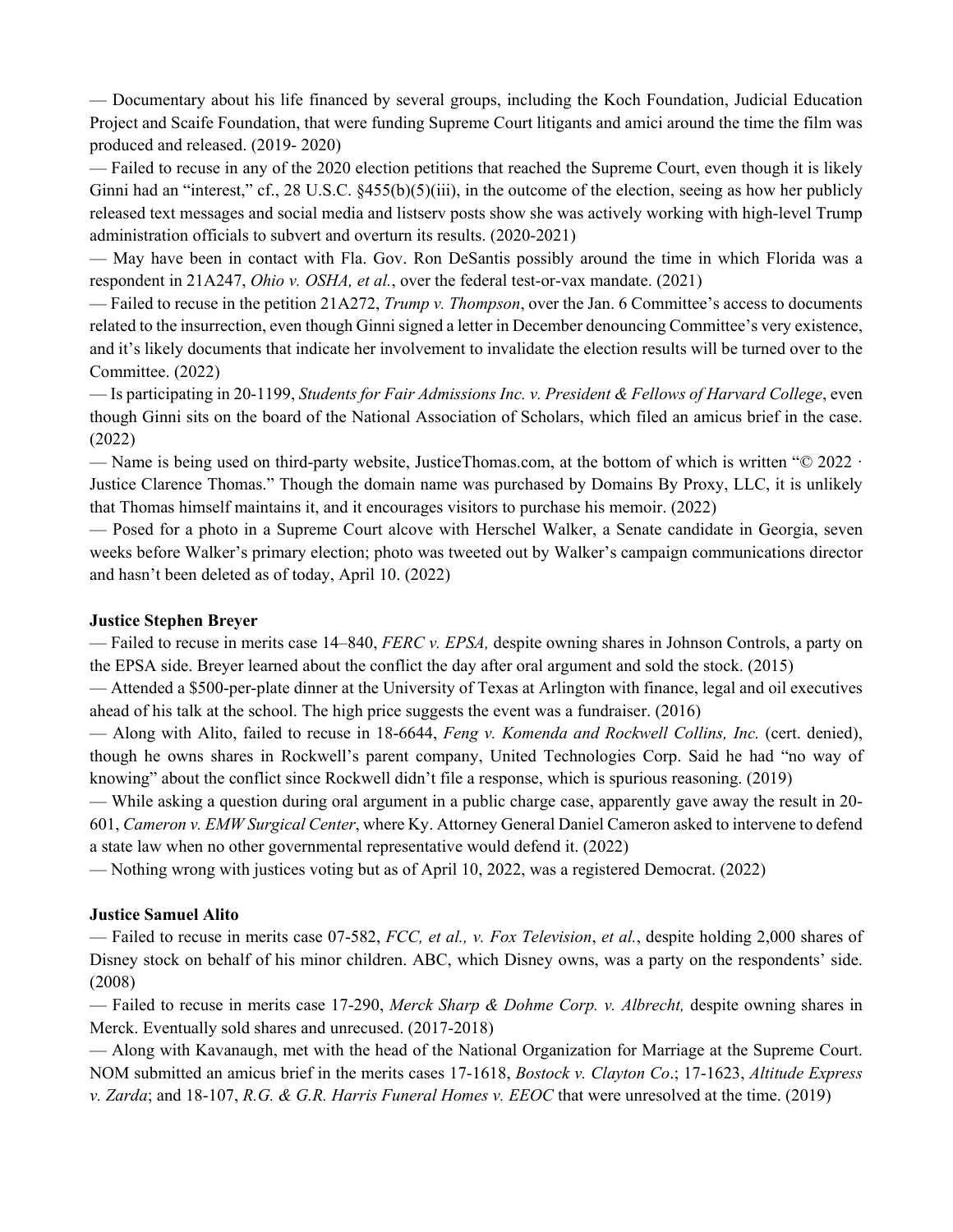— Attended Secretary of State Mike Pompeo's taxpayer-funded Madison Dinner with other politicians and GOP donors. (2019)

— Along with Breyer, failed to recuse in 18-6644, *Feng v. Komenda and Rockwell Collins, Inc.* (cert. denied), though he owns shares in Rockwell's parent company, United Technologies Corp. (2019)

— Speech to Federalist Society annual convention included discussion on COVID's impact on religious exercise at a time when cases concerning the topic remained active at the Court. (2020)

— Failed to recuse in 20-6256, *Valentine v. PNC Financial Services, et al*. (cert. denied), where one of the respondents was PNC Bank, whose shares Alito owns. (2021)

— Chillingly, given power imbalance between a justice and a journalist, quoted directly from a journalist's article on the "shadow docket" in speech attempting to rebut the justices' increasing use of emergency orders to make impactful rulings. (2021)

### **Justice Sonia Sotomayor**

— Failed to recuse in 12-965, *Greenspan, v. Random House* (cert. denied), even though the respondent, her book publisher, had months before spent tens of thousands of dollars sending her around the country to promote her autobiography. (2013)

— Omitted from financial disclosure that the University of Rhode Island paid more than \$1,000 for her round-trip flight for a commencement speech, as well as up to 11 rooms in one of the state's fanciest hotels for her, her security detail and possibly some family friends. The trip included a five-car motorcade from the airport, and URI ordered 125 copies of her autobiography for the appearance. (2016)

— Failed to recuse in 19-560, *Nicassio v. Viacom, et al.* (cert. denied), where Penguin Random House was a party on the side of the respondents. By this point, Sotomayor had earned more than \$3 million from her book contracts with PRH since becoming a justice. (2019-20)

— Initially failed to recuse from merits case 19-518, *Colorado Department of State v. Michael Baca, et al.*, despite her close friendship with Polly Baca, one of the respondents. After some months, she did recuse. (2020)

# **Justice Elena Kagan**

— Failed to recuse from several Obamacare merits cases — including 11-393, *NFIB v. Sebelius*; 14-114, *King v. Burwell*; 19–840, *California v. Texas* — even though she was the U.S. solicitor general at the time the White House and her office were crafting the legal defense of the law. (2011, 2014 and 2020)

— Initially failed to recuse in the (argued and reargued) merits case 15–1204, *Jennings v. Rodriguez,* despite her previous work on the case when U.S. solicitor general. Stepped aside when the error was brought to her attention. (2016 and 2017)

— A speech she gave at the University of Wisconsin Law School was part of its Dean's Summit, which is an annual gathering for those who pledge at least \$1,000 per year to the school. (2017)

— Initially failed to recuse in 19-720, *U.S. v. Briones*, *Jr.*, a case that was remanded to the Ninth Circuit, even though she had previously participated in an earlier version of this case. (2021)

— Nothing wrong with justices voting but as of April 10, 2022, was a registered Democrat. (2022)

### **Justice Neil Gorsuch**

— Gave a talk at Trump International Hotel in Washington to The Fund for American Studies. TFAS is an associate member of the State Policy Network, whose Illinois-based partner organization was at the time representing Mark Janus in a major union dues case, 16-1466, *Janus v. AFSCME*, that was argued the following year. (2017)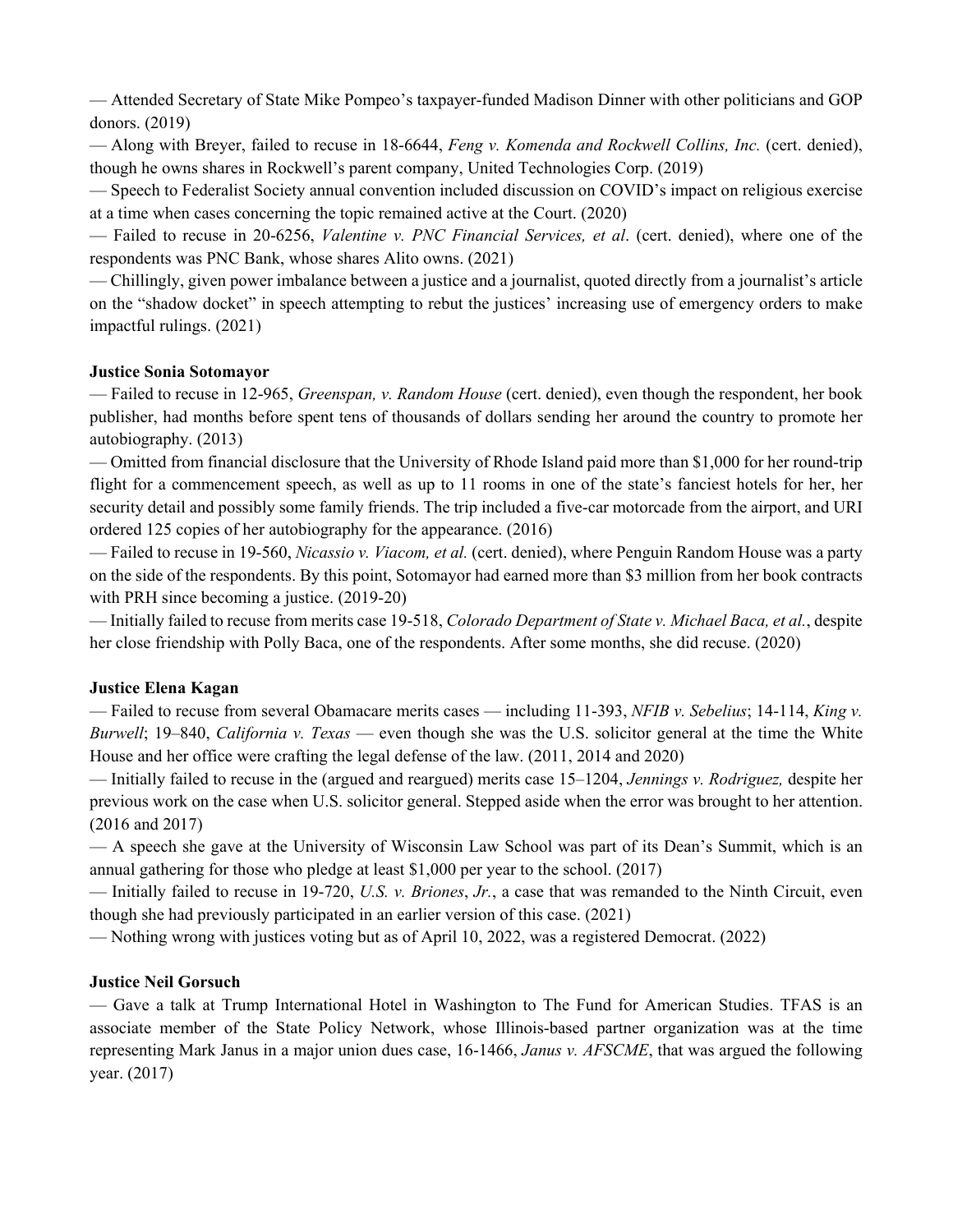— Failed to recuse in 19-560, *Nicassio v. Viacom, et al.* (cert. denied), where Penguin Random House was a party on the side of the respondents. Gorsuch has earned more than \$650,000 from his PRH book contract since becoming a justice. (2019-20)

— Nothing wrong with justices voting but as of 2020 was a registered Republican. (2020)

— Spoke at a Florida Federalist Society event that was closed to the press and included appearances by Gov. Ron DeSantis and former Vice President Mike Pence. (2022)

## **Justice Brett Kavanaugh**

— Told the Senate Judiciary Committee during his confirmation hearing, "As we all know, in the United States political system of the early 2000s, what goes around comes around," among other musings. Unclear what this was in reference to. (2018)

— Along with Alito, met with the head of the National Organization for Marriage at the Supreme Court. NOM submitted an amicus brief in the merits cases 17-1618, *Bostock v. Clayton Co.*; 17-1623, *Altitude Express v. Zarda*; and 18-107, *R.G. & G.R. Harris Funeral Homes v. EEOC* that were unresolved at the time. (2019)

### **Justice Amy Barrett**

— Americans for Prosperity spent more than \$1 million to help get Barrett confirmed, and she did not recuse from the merits case 19-251, *Americans for Prosperity Foundation v. Bonta*. (2021)

— Gave a speech at the McConnell Center at the University of Louisville, standing next to Minority Leader Mitch McConnell, during which she exhorted the public not to view the Court as political. The speech, for which video streaming and video recording were prohibited, was preceded by dinner with Barrett, McConnell and 12 to 15 of the senator's friends. (2021)

*Future justices*:

# **Judge Ketanji Brown Jackson**

— Nothing wrong with future justices voting but as of April 10, 2022, was a registered Democrat. (2022)

### *Former justices*:

# **Justice Ruth Bader Ginsburg**

— Likened a Sen. Grassley proposal to create a judiciary inspector general's office to Stalinism, saying that such oversight "is a really scary idea" that "sounds to me very much like [how] the Soviet Union was." (2006)

— Was a featured presenter at the 100th anniversary gala of liberal magazine *The New Republic*. Worse, the event was underwritten by Credit Suisse, which earlier in the year was a party in a Court petition. (2014)

— Gave an interview to *The New Republic* in which she offered a dim view of a Texas anti-abortion law, HB2. The law was eventually challenged all the way to the Supreme Court, and Ginsburg did not recuse from the case.  $(2014-16).$ 

— Performed a same-sex wedding weeks before the Court released its opinion in 14-556, *Obergefell v. Hodges*. (2015)

— Called then-candidate Donald Trump a "faker" with "an ego" in an interview with CNN. Said she couldn't "imagine what the country would be [like] with Donald Trump as our president" in an interview with the *New York Times*. Later apologized, saying, "My recent remarks [...] were ill-advised, and I regret making them. Judges should avoid commenting on a candidate for public office." Ginsburg never recused from a case in which President Trump was a litigant. (2016; 2017-2020)